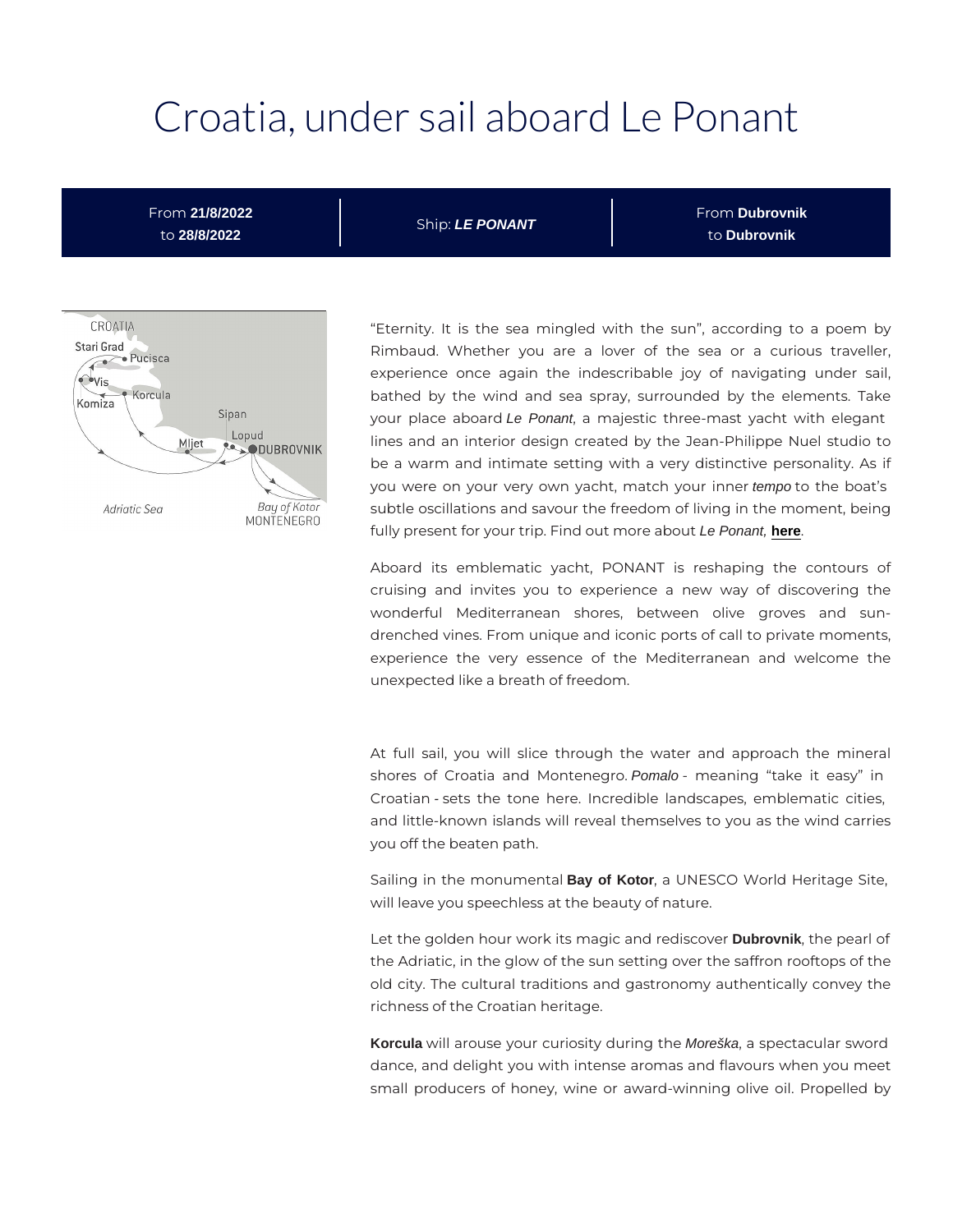the wind, Le Ponant will take you, carefree, from island to island.

Far from the crowds, discover **Vis** through its singular history with the thrill of first times.

In **Stari Grad**, experience all the emotion of an exceptional concert of Croatian traditional singing called klapa.

Lying at the end of a fjord, **Pucisca** delivers a beautiful ode to Bacchus and to artistic creation, giving you the chance to discover local wines and meet a stone carver.

On **Lopud Island,** time will stand still as you enjoy special moments on board and in the sea, and rediscover the pleasure of just letting yourself be.

The experiences, designed for you and with you, create possibilities for returning to what is essential, in a setting conducive to contemplation.

At your own pace, immerse yourself in wild and stunning panoramas, away from the crowds, and enjoy moments spent in harmony with nature: glass-bottom kayaking, snorkelling, paddle-boarding, bike riding\*.

\*The experiences and activities on offer will be confirmed on board by the captain according to the weather conditions, the itinerary and the cruise plan.



The information in this document is valid as of 7/7/2022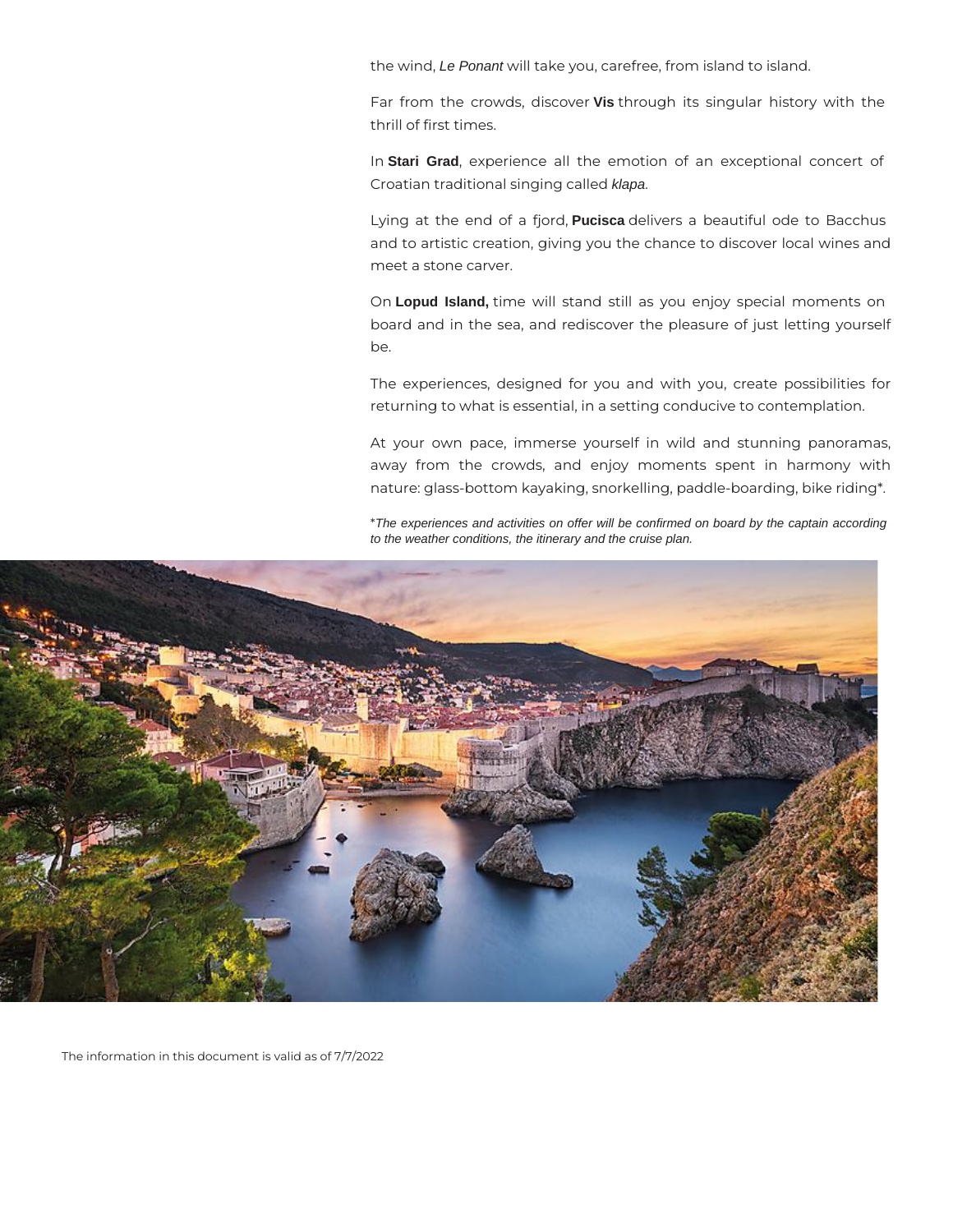## Croatia, under sail aboard Le Ponant **YOUR STOPOVERS :**

#### **DUBROVNIK**

Embarkation 21/8/2022 from 4:00 pm to 5:00 pm Departure 21/8/2022 at 11:00 pm

Emblem of the Dalmatian coast, Dubrovnik is magnificently positioned on a rocky spur. History is sovereign here, in this ancient city, now a **listed UNESCO World Heritage site.** You will perhaps be surprised by the proportions of La Placa, the central drag through the city. The sheer width of it can be explained by the fact that it straddles a former lagoon. The elegant houses along La Placa are built in the legendary travertine stone. At Pile gate, you will be greeted by the statue of the patron saint of Dubrovnik, and you can admire the coastline as you **walk along the ramparts.** But what's inside **Fort Saint John,** adjoining the outer walls? A maritime museum and an aquarium featuring rare fish from the Adriatic.

#### **BAY OF KOTOR ABOARD LE PONANT**

Arrival 22/8/2022 Departure 22/8/2022

Aboard Le Ponant, you will cleave through the foam and enter the sumptuous Bay of Kotor, as the sea air leaves you with an unequalled feeling of exhilaration. The views, from your majestic yacht, are on a par with the spectacle that unfolds before your eyes. While you sail through the successive parts of this magnificent bay, the monumental limestone mountains are reflected in the deep-green waters. You may well feel a sense of humility before the natural splendour of the site. You will approach Sveti Dorde (Saint George), a charming Benedictine monastery sat on a rocky islet, before heading back out to sea.

#### **THE OLD TOWN OF DUBROVNIK**

Arrival 22/8/2022 mid afternoon Departure 22/8/2022 late evening

As the sun fades, Le Ponant will drop anchor near the old town of **Dubrovnik**. Aboard a Zodiac, you will reach the mediaeval city and enjoy the outstanding panorama over the white-stone town, at the time when the evening light reflects its warm tonalities on the tiled roofs. Enjoy this unique moment and stroll along the ramparts where some of the evening's visitors will still be walking. Take the time to lose yourself in this magnificent historical centre and discover charming boutiques as you wander through the small streets. Perhaps you would also like to make the most of an paid experience in a horse-drawn carriage in the winemaking region of Konavle, followed by a picturesque dinner on the banks of a river.

#### **MLJET**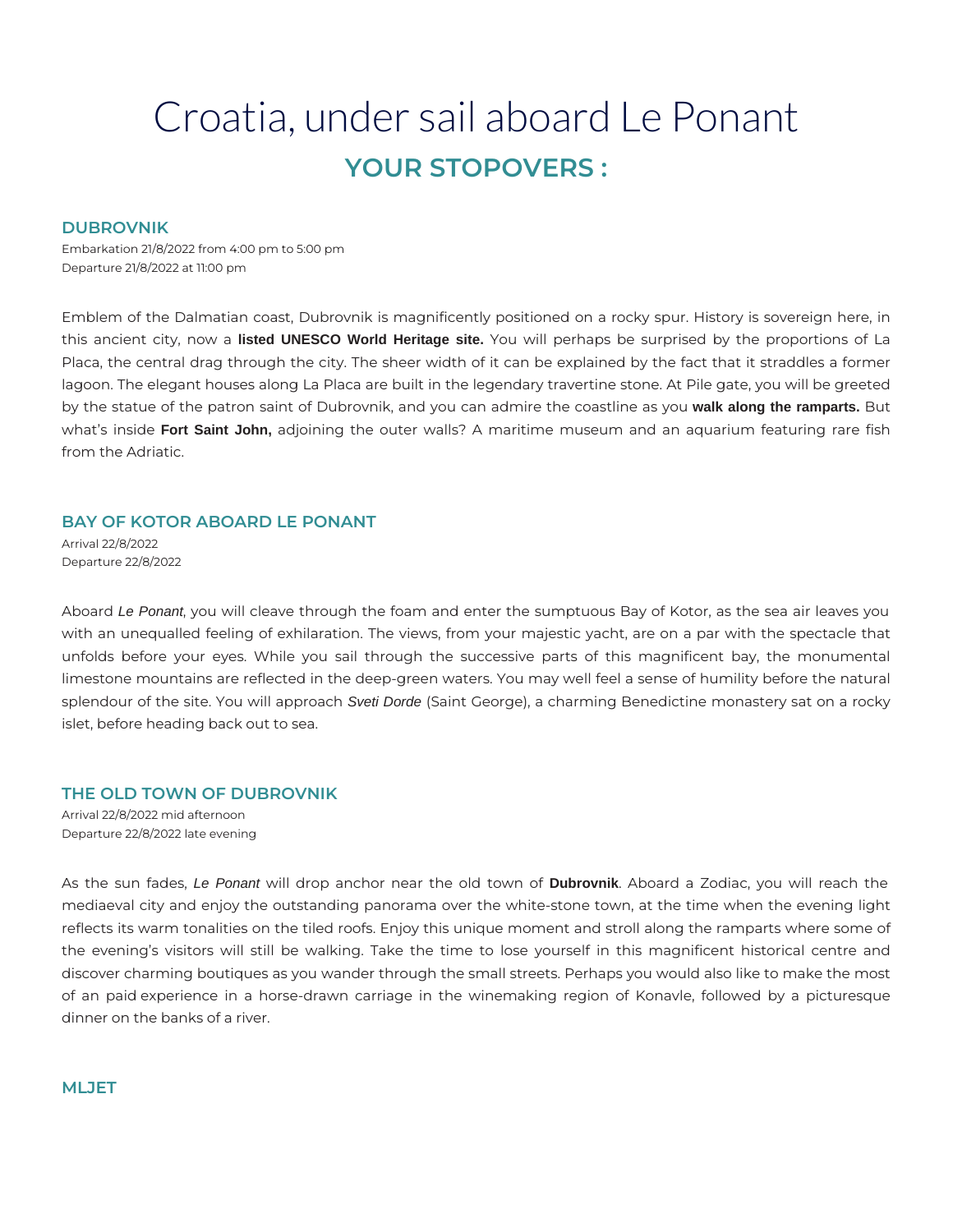Le Ponant will drop anchor near **Mljet,** an island of rare beauty, renowned for its national park and its protected forests. Let yourself be tempted by a morning swim in the sea pool set up near the marina platform. You can also take a Zodiac to a magnificent deserted beach, where you will enjoy a delicious morning of swimming, between fine sand and crystal-clear waters, and explore the surroundings, depending on your preferences, by snorkelling, paddle boarding or kayaking.

#### **MEDIEVAL TOWN OF KORCULA**

Arrival 23/8/2022 mid afternoon Departure 23/8/2022 late evening

KorDula will unveil itself in the softness of the evening, a superb mediaeval town whose fortifications have stunning views over the Peljellac peninsula. Take the time to lose yourself in its small pedestrian streets and admire its historical monuments, such as the Revelin Tower or the Cathedral of St. Mark. Allow yourself to be caught up by emotions during a private performance of Moreška, a spectacular traditional sword dance, which originates in KorDula. As an option, you can make the most of an immersive culinary experience to meet a beekeeper and enjoy a Croatian meal composed of dishes made by a family of farmers focused on environmentally responsible and conscious production.

### **KOMIZA, VIS ISLAND**

Arrival 24/8/2022 early morning Departure 24/8/2022 midday

You will approach **Vis**, a little and little-known island ignored by cruise itineraries. With your yacht at anchor, you will disembark by Zodiac in **Komiža**, the oldest fishing port in the Adriatic, to spend a pleasant moment in a charming setting. Far from the hustle and bustle of the city, you will set off on foot or by bike to explore the port, its old fishermen's houses in cut stone, its small market stalls or cafe terraces and get a taste of the gentle way of life that reigns here. The ballet of the fishing boats is a reminder of the city's essential activity and its strong connection to the sea. A few minutes from there, let yourself be tempted by a dip next to a pretty pebble beach. Opposite the turquoise water stands Our Lady of Pirates, a stunning church that shelters the oldest organ in Dalmatia. You can also enjoy an paid experience, such as diving near the shipwrecks from the Second World War or visiting the island in a 4x4 vehicle up to Vis, discovering its singular history.

#### **VIS, VIS ISLAND**

Arrival 24/8/2022 early afternoon Departure 24/8/2022 late evening

While Le Ponant sails, a guide-lecturer will recount the island's rich and eventful history, particularly during the Second World War. Your yacht will moor sheltered from the magnificent bay of the port of **Vis**. In the sea pool set up near the marina platform, you will enjoy a moment of surreal swimming. You can disembark by Zodiac to the port and discover the beauty of this preserved haven, which has been timidly open to tourism since 1990, after Croatia gained its independence. Fall under the spell of its historical heritage, which includes Roman ruins and Venetian architecture. Simplicity and authenticity are the watchwords of this rural territory, which is geared towards organic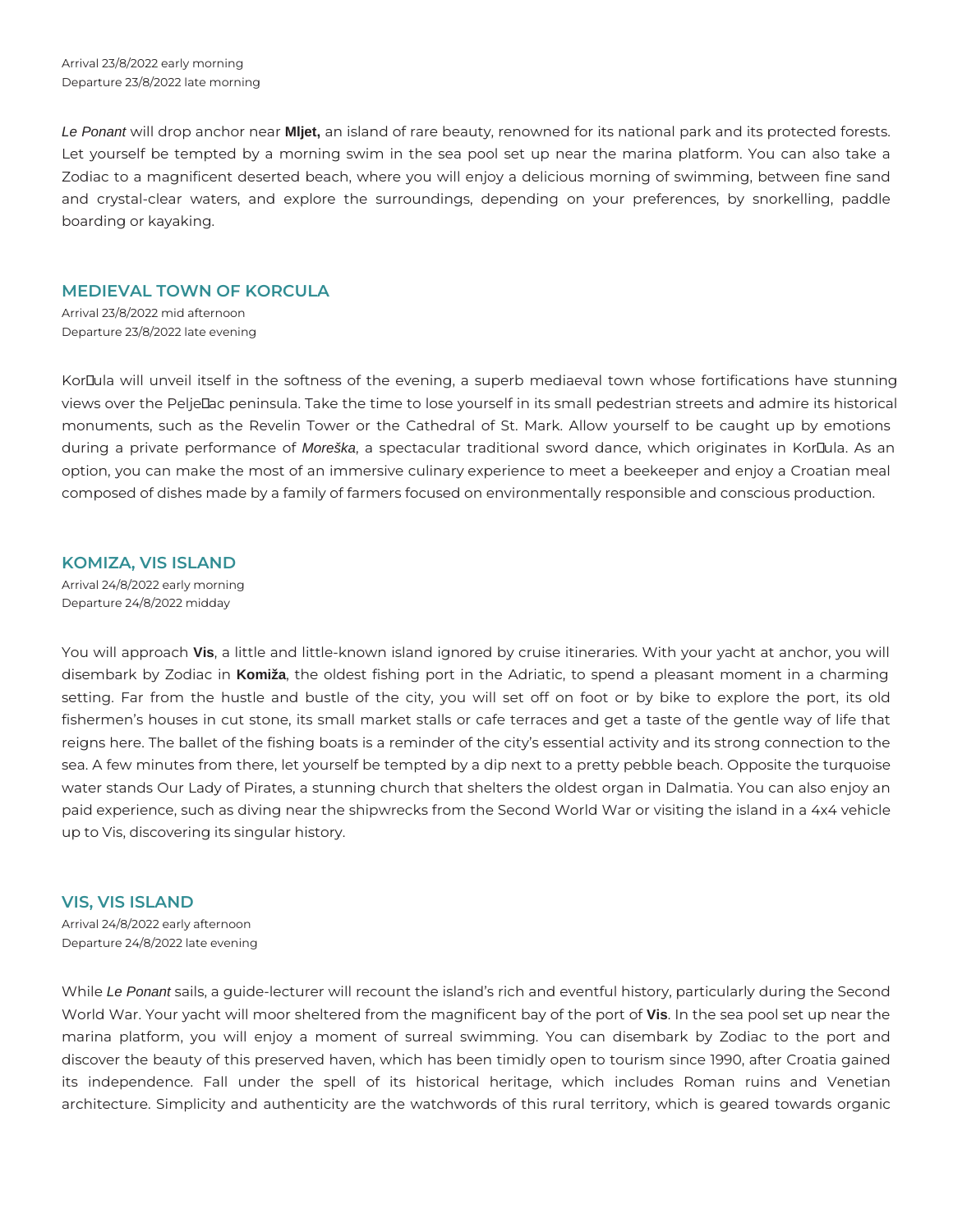#### **STARI GRAD, HVAR ISLAND**

Arrival 25/8/2022 early morning Departure 25/8/2022 late evening

You will sail towards the popular island of **Hvar**, for a day in **Stari Grad**, an intimate port of call that is off the beaten track. Let your feelings guide you and discover this pretty city located at the end of a fertile plain, planted with vines and olive groves, a UNESCO World Heritage Site. The organisation of its parcels, marked out by dry stone walls that punctuate the landscape, goes back to ancient times. Wander around the small streets at your leisure on foot or by bike, discovering the town's pretty boutiques and gourmet restaurants. There will be the possibility of a refreshing dip in the clear waters of a rocky cove offering shade. This marvellous day will end with a private concert of traditional Croatian a cappella singing, known as klapa, given by an internationally-renowned group in the inner courtyard of a palace. You can make the most of an paid experience into the Stari Grad valley to have lunch in an organic agriculture farm and taste typical Dalmatian dishes.

#### **PUCISCA, BRAC ISLAND**

Arrival 26/8/2022 early morning Departure 26/8/2022 early afternoon

The stunning port of **Pu?iš?a,** located on the northern coast of the island of **Bra?**, appears at the end of a deep fjord. Le Ponant will drop anchor in the bay, and the sea pool will invite you for a delicious dip. An adapted all-terrain vehicle awaits you on shore for a morning spent exploring the island and its cultural riches. In the cradle of an ancestral stone-cutting tradition, there will be a fine encounter with a craftsman and renowned artist, Josip Radil, who makes reduced-scale models of religious buildings out of stone. You will take small roads and isolated paths through vines, and enjoy exceptional natural panoramas, such as the steep hillsides finishing their trajectory down on the shores of the Adriatic. In the pretty town of **Bol**, you will stop in a renowned winemaking cooperative and enjoy a delicious tasting of the local wines, another of the island's treasures, discovering the indigenous grape varieties.

**SIPAN ISLAND**  Arrival 27/8/2022 early morning Departure 27/8/2022 midday

You will discover **Šipan**, a discreet island in the **Elaphites archipelago** and a picturesque fishing port where time seems to stand still. Let yourself fall under the spell of this naturally wooded beautiful oasis and its sun-soaked hillsides. Nicknamed the "golden island" for its fertile land, it is covered in vines as well as olive, almond, lemon and orange trees. In this authentic natural setting, you will enjoy the charm of one its beaches, sheltered from the world, for a moment of swimming, paddle boarding or kayaking, whatever takes your fancy.

**LOPUD ISLAND**  Arrival 27/8/2022 early afternoon Departure 27/8/2022 late evening